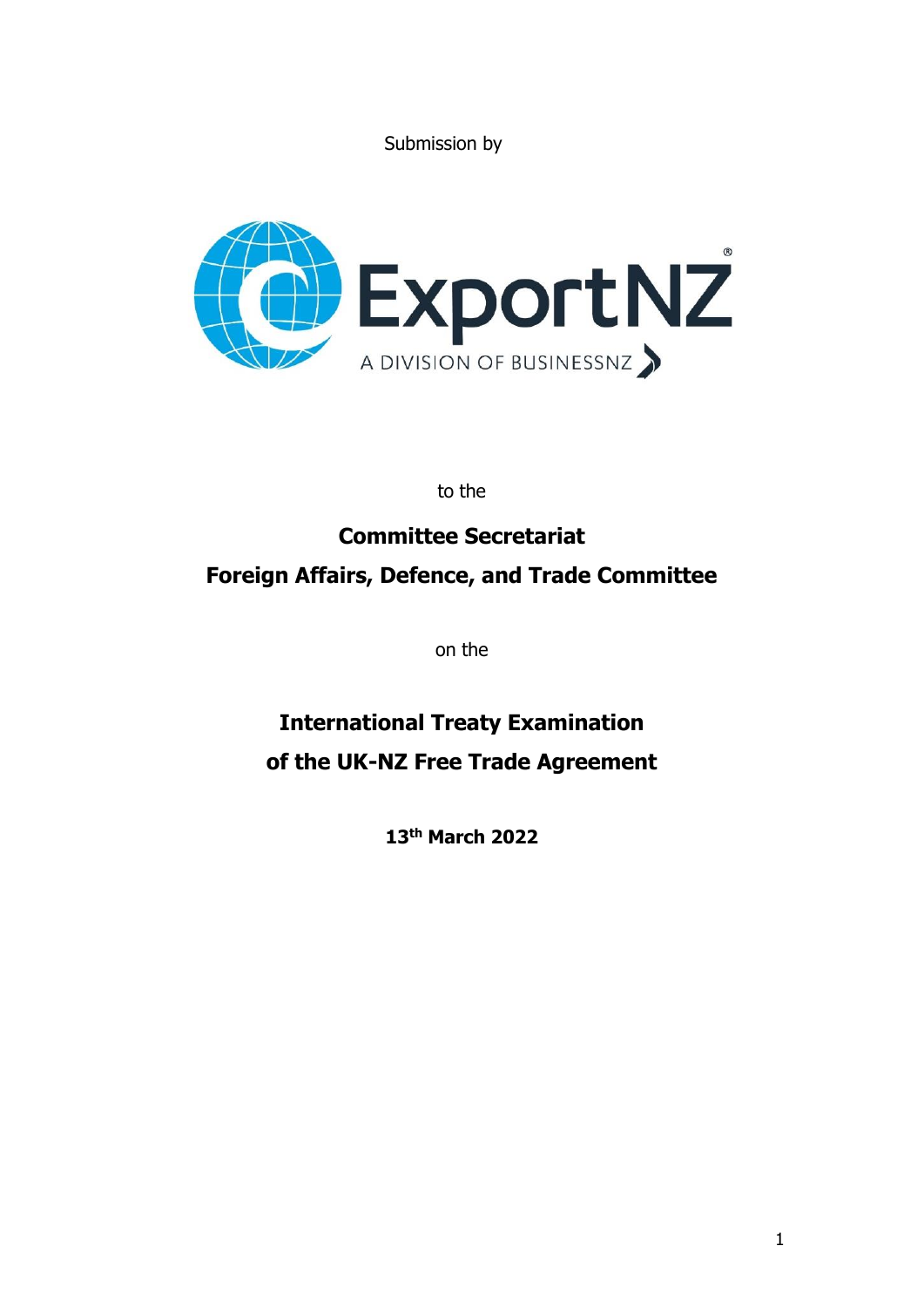# **Introduction**

Export New Zealand (ExportNZ) welcomes the opportunity to submit on the international treaty examination of the UK-NZ Free Trade Agreement (UK-NZ FTA).

Firstly, we would like to congratulate our trade negotiators and Minister Damien O'Connor on their work putting this agreement together. We acknowledge the long hours and early mornings New Zealand's negotiators had to endure, all the while dealing with a global pandemic and the barriers to travel to negotiate in-person with their British counterparts.

ExportNZ has long been on the record supporting free trade agreements and the benefits these types of agreements offer to our exporters and the wider business community. As evident throughout the Covid-19 pandemic, our export community (namely our primary industries) is an essential part of the New Zealand economy. The New Zealand government must do all it can to ensure our businesses can access various markets and have a fair playing field when doing so.

ExportNZ believes the UK-NZ FTA achieves these aims and **we support the ratification of the UK-NZ Free Trade Agreement**.

ExportNZ's submission will speak broadly about our support for the Agreement, but as a member of the New Zealand International Business Forum (NZIBF), we would also like to lend our voice to the comments made in their submission.

# **Motives for Support**

# **Immediate Benefits for New Zealand Exporters**

#### Goods Exports

ExportNZ considers the benefits from day one of the FTA coming into force to be considerable. We would agree with the statement made in the National Interest Analysis that the agreement "contains some of the best market access outcomes of any of New Zealand's FTAs".

Instant elimination of 99.5 per cent of customs duties including on a number of our major exports to the UK will lead to immediate cost-saving (approx. \$37 million) for our exporters and will instantly create new market opportunities for exporters of all sizes.

We note the "win" for New Zealand's wines industry from day one. Wine is New Zealand's largest export to the UK and the UK is our wine industry's second-largest market. Once the agreement comes into force, tariffs (currently to the tune of \$14 million) will be lifted and New Zealand wines will be given a level playing field to compete with other international brands. This presents New Zealand wines a prime opportunity to grow their market in the UK and potential the rest of Europe.

We also note the high quality market access outcomes for our dairy industry. Some tariffs will be removed from day one of the agreement with other tariff removals (except butter and cheese) coming within three years. Butter and cheese will also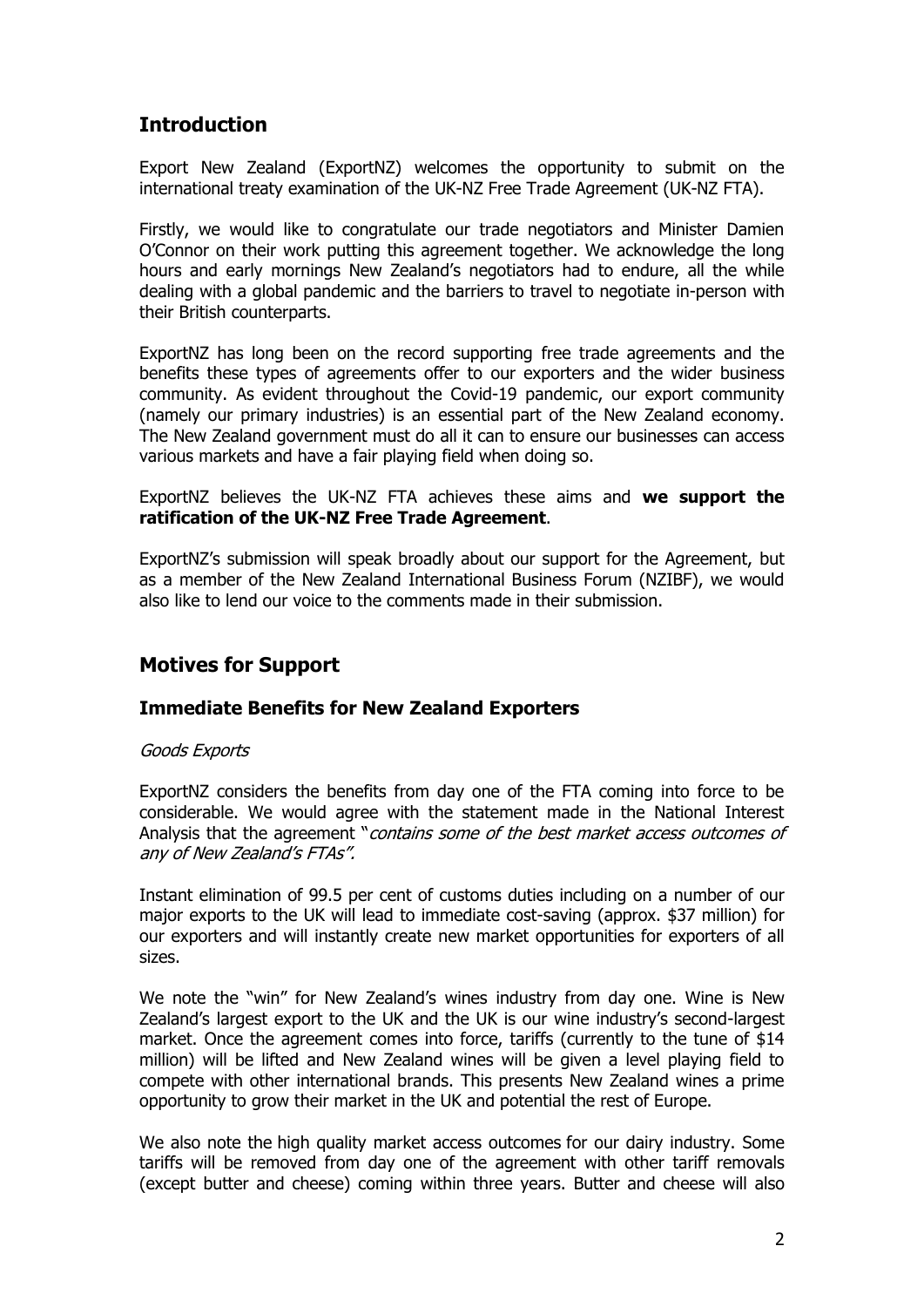have access to larger tariff-free quotas - cheese (starting at 24,000MT and growing to 48,000MT), and butter (starting at 7,000MT, increasing to 15,000MT) over a five year period. A significant and meaningful benefit to the dairy industry that presents them with an opportunity to grow their UK market, and provides a useful benchmark for future FTAs, including those currently under negotiation with the EU.

The UK is an important market for several other major goods New Zealand exports. Meat, apples, kiwifruit, honey, and seafood exporters will all gain better access to the UK market from this agreement. These sectors are spread out around New Zealand and can often reach the smallest communities. Modern and forward-thinking free trade agreements like the UK-NZ FTA can serve as an activator for regional economies.

# **Long-term Benefits for New Zealand Exporters**

#### Services Exports

ExportNZ welcomes the commitments included in the Agreement that will help facilitate access and regulatory requirements for service exporters. We note especially, the chapter on domestic regulation for services which will ensure licensing and qualification requirements are transparent, non-discriminatory, and are not unduly burdensome.

This will serve to benefit New Zealand service exporters in the UK, but will also benefit New Zealand domestically as it opens the door for more British service providers to enter the New Zealand market. Having high-quality providers in-market is vital to inspiring and developing the next generation of New Zealand tech, creative, and professional service businesses and business leaders.

# Foreign Direct Investment

ExportNZ supports the provisions giving British investors in New Zealand parity with investors from New Zealand's other FTA partners. We hope that these provisions will encourage more cross border investment with British counterparts.

ExportNZ acknowledges that there is no Investor-State Dispute Settlement (ISDS) mechanism included in this agreement. While the New Zealand Government has raised issues with ISDS clauses in the past, ExportNZ does not support this position. Nevertheless, ExportNZ supports the provisions included in the investment chapters.

# Independent economic analysis for GDP

Independent economic modelling has projected a boost to New Zealand's annual real GDP by between NZ\$710 million and NZ \$970 million once the agreement is fully implemented. Given the relatively short implementation period, these benefits to the New Zealand economy will be realized fairly quickly.

New Zealand's exports to the UK are also projected to increase by 40 per cent. These are substantial numbers and given the fact the UK is already our  $6<sup>th</sup>$  largest trading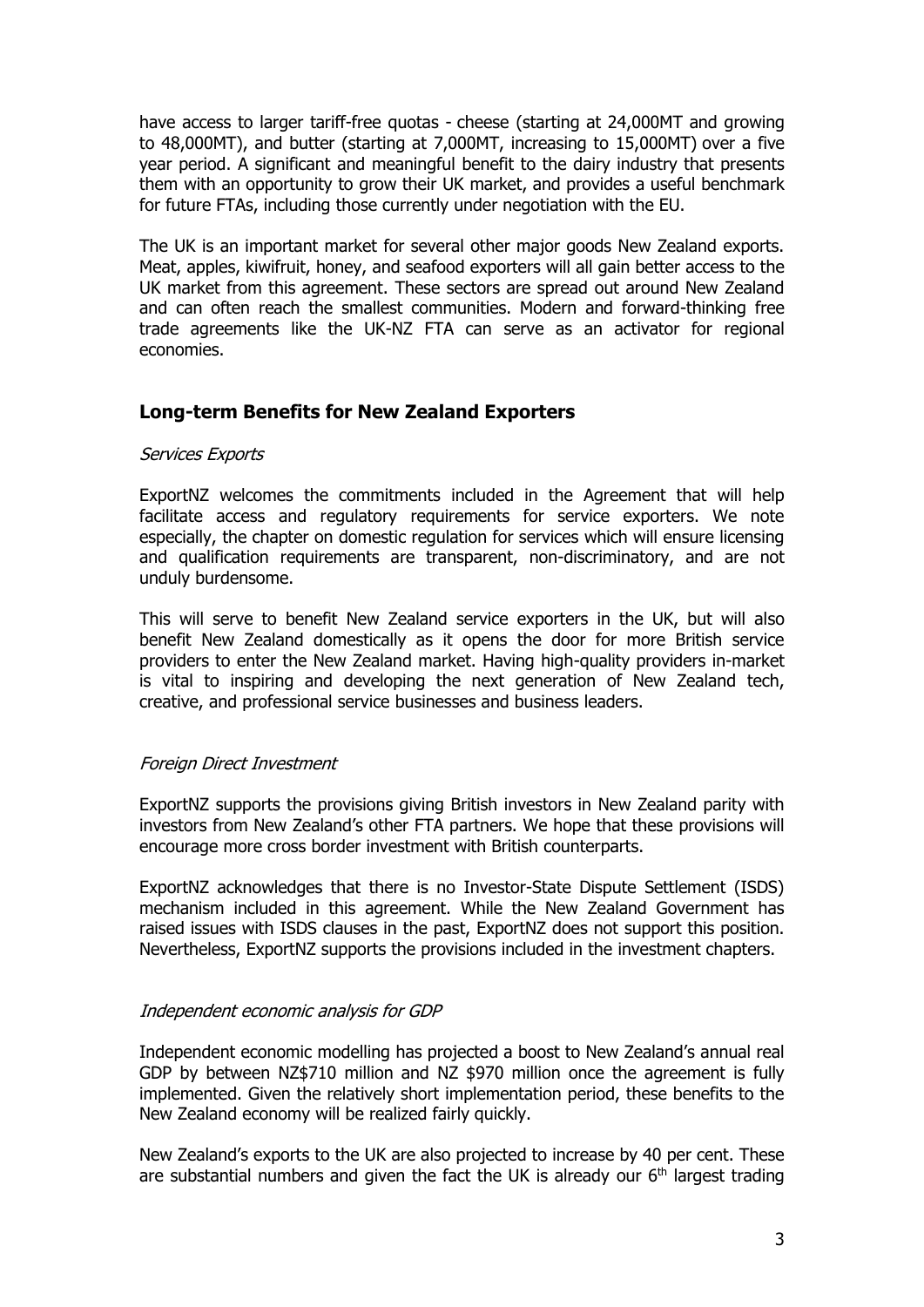partner overall, it would be of significant benefit to the overall New Zealand economy.

# **Why Does New Zealand Need this FTA?**

### Te Ōhanga Māori

ExportNZ acknowledges the special relationship between Māori and the UK and we support the inclusion of a chapter in the FTA specifying cooperation between the British and New Zealand governments to enable and advance Māori economic aspirations and wellbeing.

ExportNZ has long acknowledged the benefits to Māori businesses and exporters from FTA given they are a large shareholder in New Zealand's agriculture, forestry, fishing, and horticulture sectors – sectors where the largest tariffs removals or decreases are applied.

According to the Ministry of Foreign Affairs:

"Māori own a significant proportion of assets in the primary sectors: 50% of the fishing quota, 40% of forestry, 30% in lamb production, 30% in sheep and beef production, 10% in dairy production and 10% in kiwifruit production. Products from these sectors typically face the highest tariffs in our export markets."<sup>4</sup>

Benefits to the Māori economy are a significant benefit to the rest of the New Zealand economy as Māori do not tend to sell their assets – they re-invest for future generations. ExportNZ hopes that over time Māori businesses will become worldleading, New Zealand based, multi-nationals (investing here and overseas).

We note that an Indigenous Trade Reference Group advised during the development of this chapter, we welcome increasing participation by Māori businesses and traders in trade initiatives.

#### Market Options

New Zealand must continue to cast its net far and wide when it comes to free trade agreements. While ExportNZ acknowledges that most of New Zealand's trade will continue to take in the Asia-Pacific region given our proximity to those markets, and these markets offer ample opportunities, exporters are best served when they have options.

Implementing the UK-NZ FTA allows businesses, to open up new markets and, where necessary, to mitigate any risks.

<sup>1</sup> https://www.mfat.govt.nz/assets/Trade-agreements/UK-NZ-FTA/The-Maori-Economy\_2.pdf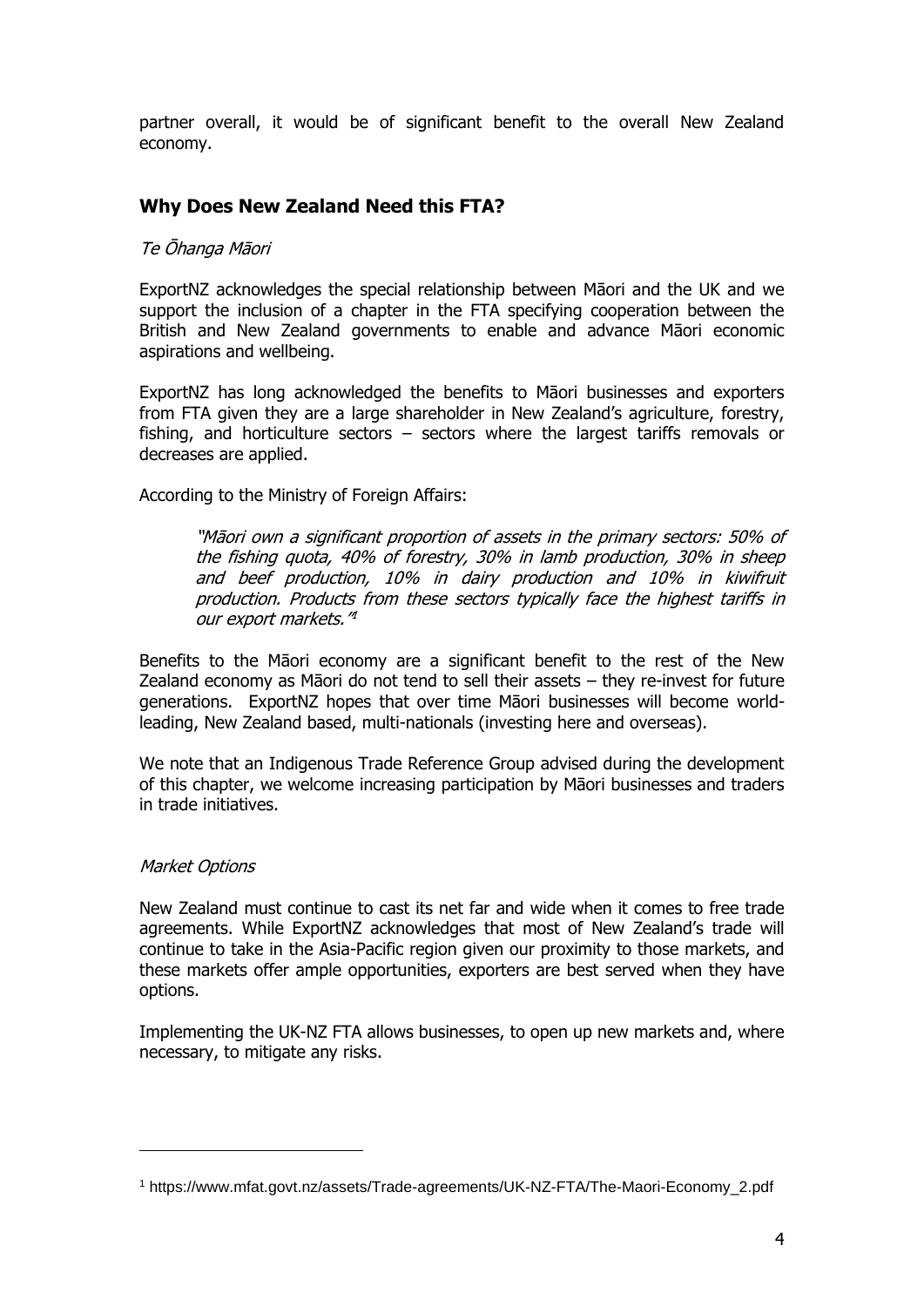### Open Economies and the Rules-Based System

Additionally, in a time of heightened geopolitical uncertainty with threats of trade wars breaking out, these sorts of high-quality, rules-based trade agreements that can be enforced are very important for New Zealand. Without an internationally respected rules-based system like the WTO, we are a vulnerable economy, especially when trade tariffs tend to be in place on our most exported products (particularly agriculture). These multilateral agreements reinforce international trade values make trade fair regardless of the size of the economy.

### Implementing the Trade for All Agenda

As a member of the Trade for All Advisory Board, ExportNZ welcomes steps to address the issues in trade and export which contribute to unrealised potential or uneven outcomes among certain groups, including women and small to mediumsized enterprises (SMEs). ExportNZ welcomes the inclusion of provisions that address these issues.

Yours Sincerely

Joshua Tan Senior Policy Advisor ExportNZ